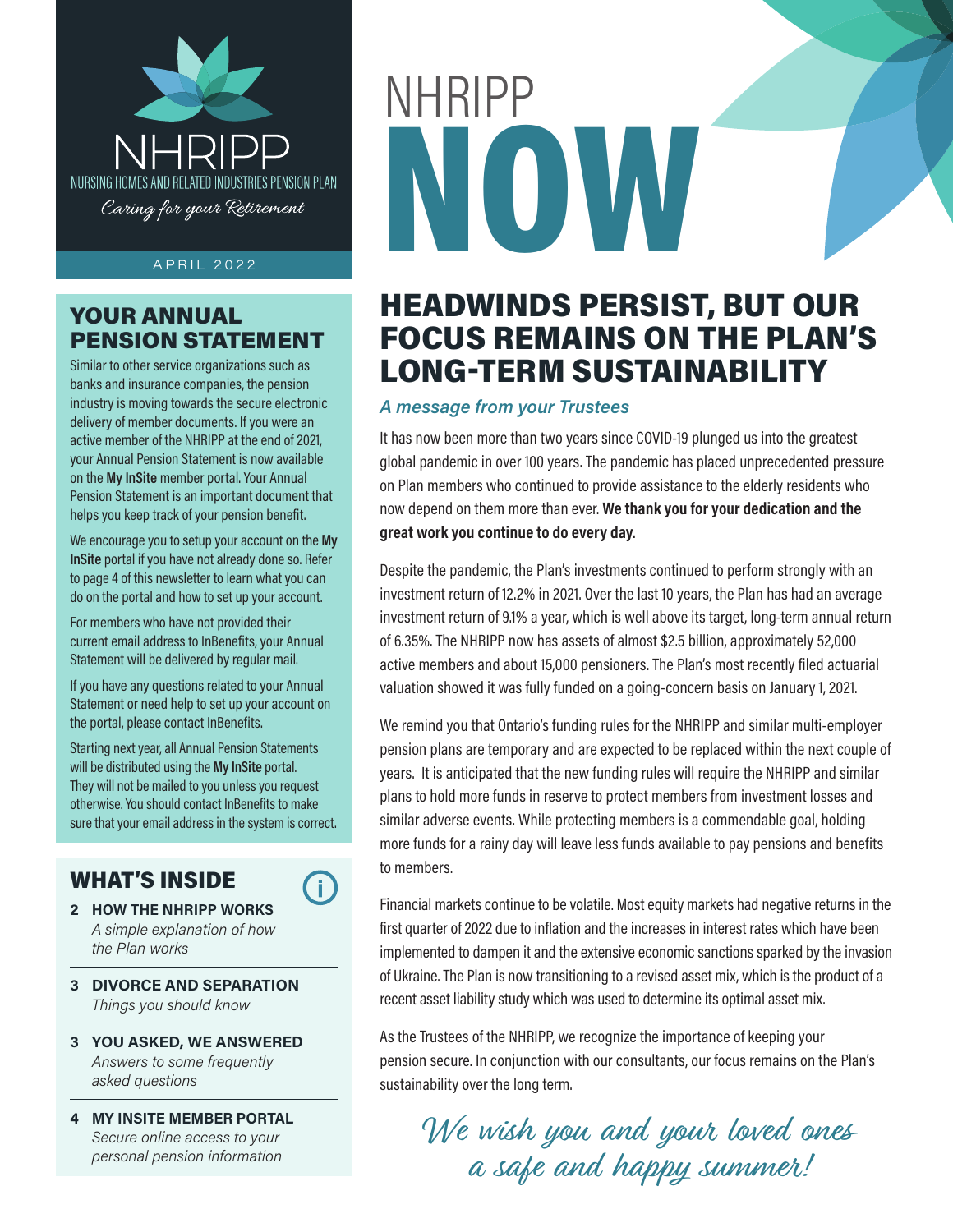# HOW THE NHRIPP WORKS

*Pension plans are all about securing your financial future, but few of us really know how they work. Apart from a few differences in the details, most pension plans work pretty much the same way.*

# **STEP 1**

Regular contributions flow into a pension fund – basically a pot of money that is held in trust for plan members.

# **STEP 2: NHRIPP**

The contributions are invested by professional investment managers and monitored by the Board of Trustees.

## **Money in, money invested, money out. This is how the NHRIPP works.**

#### **Contributions to the Plan**

Yours and your employer's contributions to the Plan are calculated on your earnings before tax. The contribution rate is set by your collective agreement. Any contributing employer you have worked for must report your pay at the end of each month and send the required contributions to InBenefits. These contributions are recorded, and the money is deposited in the pension trust fund with the other contributions received.

#### **Investments**

Professional investment managers invest the pension fund in stocks, bonds, real estate, infrastructure, private debt and other types of investments based on the guidelines and restrictions established by the Board of Trustees, in consultation with their investment consultant. The Board monitors the performance of the investment managers on a regular basis.

#### **Payments**

The pension fund is used to pay pension benefits to members and their beneficiaries and the expenses of the Plan.

# THE NHRIPP IS A SOMEPP

The NHRIPP has been designated a Specified Ontario Multi-Employer Pension Plan ("SOMEPP"). Refer to the SOMEPP Notice in the "About the Plan" section in the Plan's website www.nhripp.ca to see what this means for you.

At retirement, the funds in the pot are used to provide a retirement income (or pensions) for plan members.

**STEP 3**

## INBENEFITS CALL CENTRE

**Did you know** the InBenefits Call Centre answers over 500 calls per week from current and former Plan members? The dedicated and experienced team at the Call Centre strives to provide members with an exceptional level of service.

Members who have contacted the Call Centre may receive a brief followup survey via email to let us know about their experience and provide other feedback. This information will be used to enhance the service we provide to members. We thank you in advance for your participation.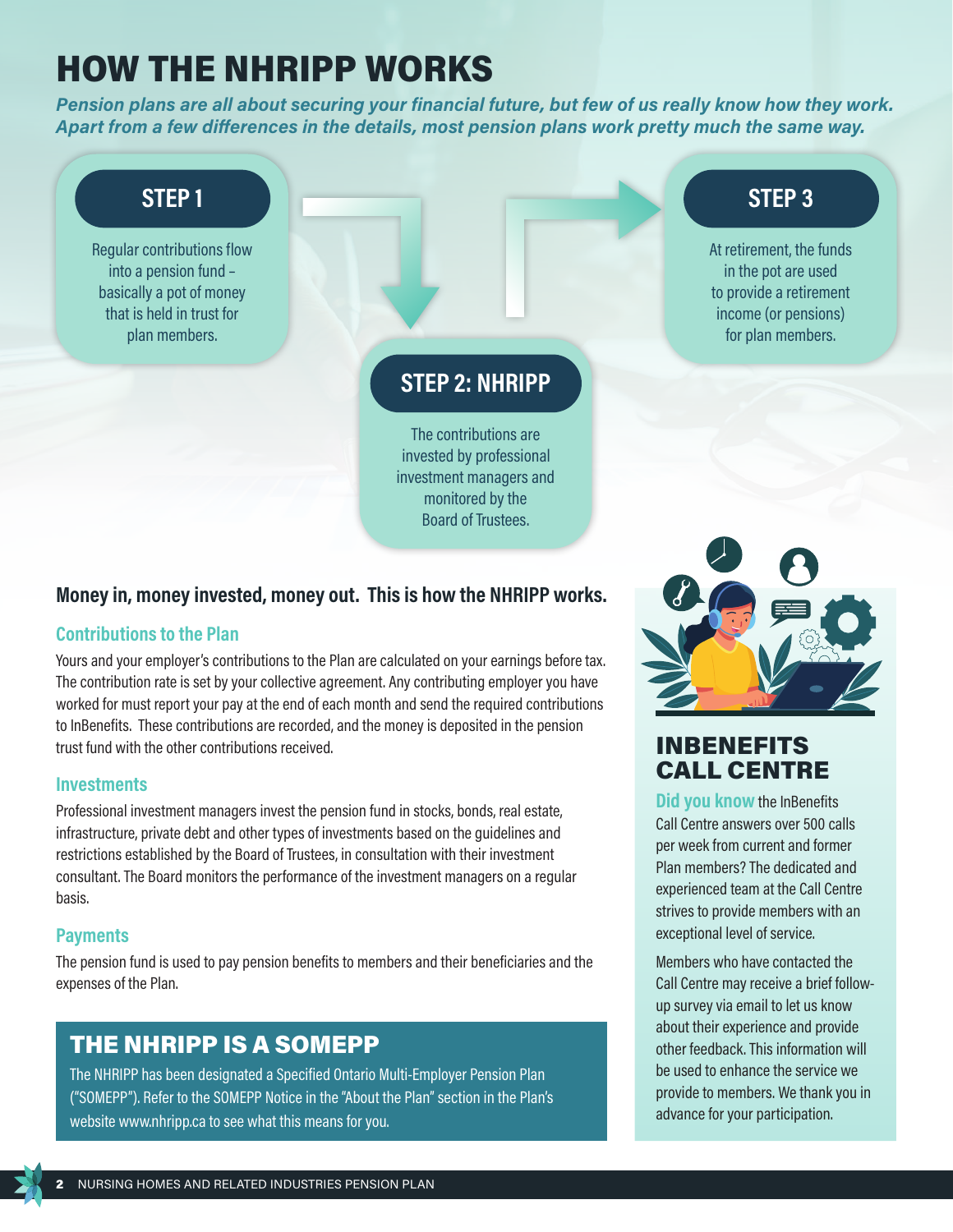# DIVORCE AND SEPARATION

**Did you know** your pension benefit is a family asset? This means that any pension benefits you accrue while you and your spouse are married or living as a common law couple may have to be divided in accordance with your separation agreement.

Even if you're not legally married, you still have to consider the value of your pension in any division of family assets. However, if your family assets can be equalized with assets other than your pension, your pension may not need to be divided.

# YOU ASKED, WE ANSWERED

- **Q. My spousal relationship is ending. Can I use my annual pension statement as a family law valuation?**
- **A.** When a spousal relationship ends, a family law valuation is required to determine the value of the pension benefits you accrued during that relationship for the purpose of dividing your family assets. Your annual pension statement cannot be used for this purpose. Ontario members must request a family law valuation by completing FSRA Family Law Form 1 (which is available on the Financial Services Regulatory Authority of Ontario website at www.fsrao. ca), and then providing it to InBenefits along with the applicable fee.

 InBenefits charges a fee of \$600 plus HST to perform the calculations required to provide a family law valuation.

- **Q. I did not receive my T4A income tax slip for payments received from the NHRIPP in 2021. How can I obtain a copy of the tax slip?**
- **A.** If you are a pensioner, or a former member who has terminated from the Plan within the past 16 months, you can obtain a copy of your tax slip from the My Documents section of the My Insite member portal. If you have not signed up for the My InSite portal, you should refer to page 4 of this newsletter to learn what you can do on the portal and how to set up your account.

You can also call the InBenefits Call Center to ask to have a copy of your tax slip mailed to you.

- **Q. I am a Plan member and want to sign in to the My InSite portal, but I can't find my member identification ("id") number. What should I do?**
- **A.** You can find your member id number on most correspondence you received from the Plan or InBenefits. Some examples include your welcome letter, your annual pension statement or a benefit estimate. If you cannot find any of these documents, you should call the InBenefits Call Centre (refer to page 4) which will provide you with your id number after you have answered some security questions.



Please refer to pages 28 and 29 of the Member's Handbook for more information regarding the implications of divorce and separation on your pension benefits. The Member's Handbook can be found in the Quick Links section of the Plan's website at www.nhripp.ca.

The rules around the separation/divorce process and how it relates to your pension benefits are complex and vary by province. We strongly recommend that you consult a family lawyer before making any decision about the division of your NHRIPP benefits.

# BE AWARE

*Collecting an NHRIPP pension and working for a contributing employer*

If you have started to receive your pension, but are still working for a contributing employer, there may be consequences. The Income Tax Act does not permit you to receive a pension and accrue pension benefits in the same pension plan at the same time.

In some cases, we have been advised by employees and their employers that the employees have retired and therefore have started to collect their pension. However, the Plan continued to receive contributions for these employees. Since the employees did not meet certain conditions, their monthly pension was suspended and they were required to reimburse the NHRIPP for any pension payments they received while they were contributing to the Plan.

Please contact InBenefits if you have any questions about this situation.

# COVID-19 POLICY

All visitors to the InBenefits office are required to show proof they are fully vaccinated and to answer COVID-19 screening questions before entering the premises.

While in the office, visitors must comply with the office's COVID-19 Safety Plan which includes social distancing and wearing a mask.